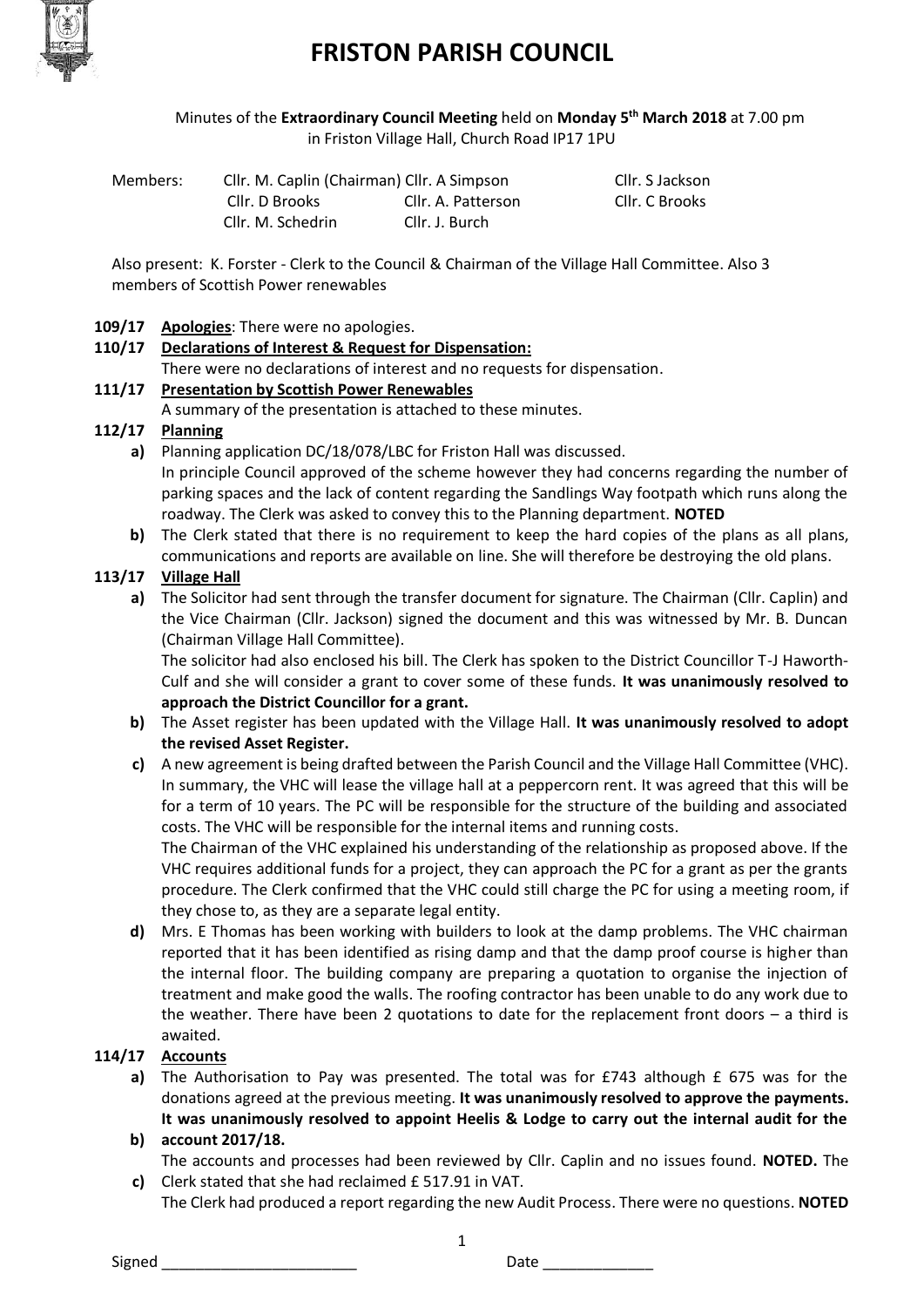

# **FRISTON PARISH COUNCIL**

#### **d) 115/17 Newsletter**

The newsletter had been distributed to the village by the councillors. It is hoped that in future other people could volunteer to help do this delivery.

# **113/17 Highways Consultation.**

Copies of the Highways Consultation were circulated. This is a consultation by County Council & Highways division to establish if parish councils would be prepared to do more in maintaining the highways. It was agreed, in the interests of the upkeep of the villagee, that the Parish Council could take on some of the work to clear verges, cut back hedges and keep signage clean through volunteers, contractors and the Community Payback school. The Clerk will feedback this information to the survey. **NOTED**

## **114/17 Donations Policy**

**It was unanimously resolved to adopt the revised donations policy following the resolution at the last meeting regarding the 10% limit of the precept.**

# **115/17 Other Business**

**a)** Under the Public Bodies (admission to meetings) Act 1960 to exclude the public and press for discussions, the Clerk and the member of the public left the meeting. The Clerk was asked to return to the room and informed that, as she had passed her CiLCA, Council

had agreed that her grade is increased to SLC28 as of  $1<sup>st</sup>$  February 2018. She is also to be paid 15 hours' overtime for additional work during December, January and February. The member of the public had left the building.

**b)** Cllr. Simpson presented the newly signed Contract for the new allotment holder which was countersigned by the Chairman and Clerk.

## **The meeting closed at 8.35 pm.**

# **The next meeting will be after the Annual Parish Meeting Monday 12th March 2018 in Friston Village Hall.**

### **Karen Forster**

**Clerk to Friston Parish Council,** Orchard House, Chediston Road, Wissett, Halesworth, IP19 0NF

Signed \_\_\_\_\_\_\_\_\_\_\_\_\_\_\_\_\_\_\_\_\_\_\_ Date \_\_\_\_\_\_\_\_\_\_\_\_\_

2